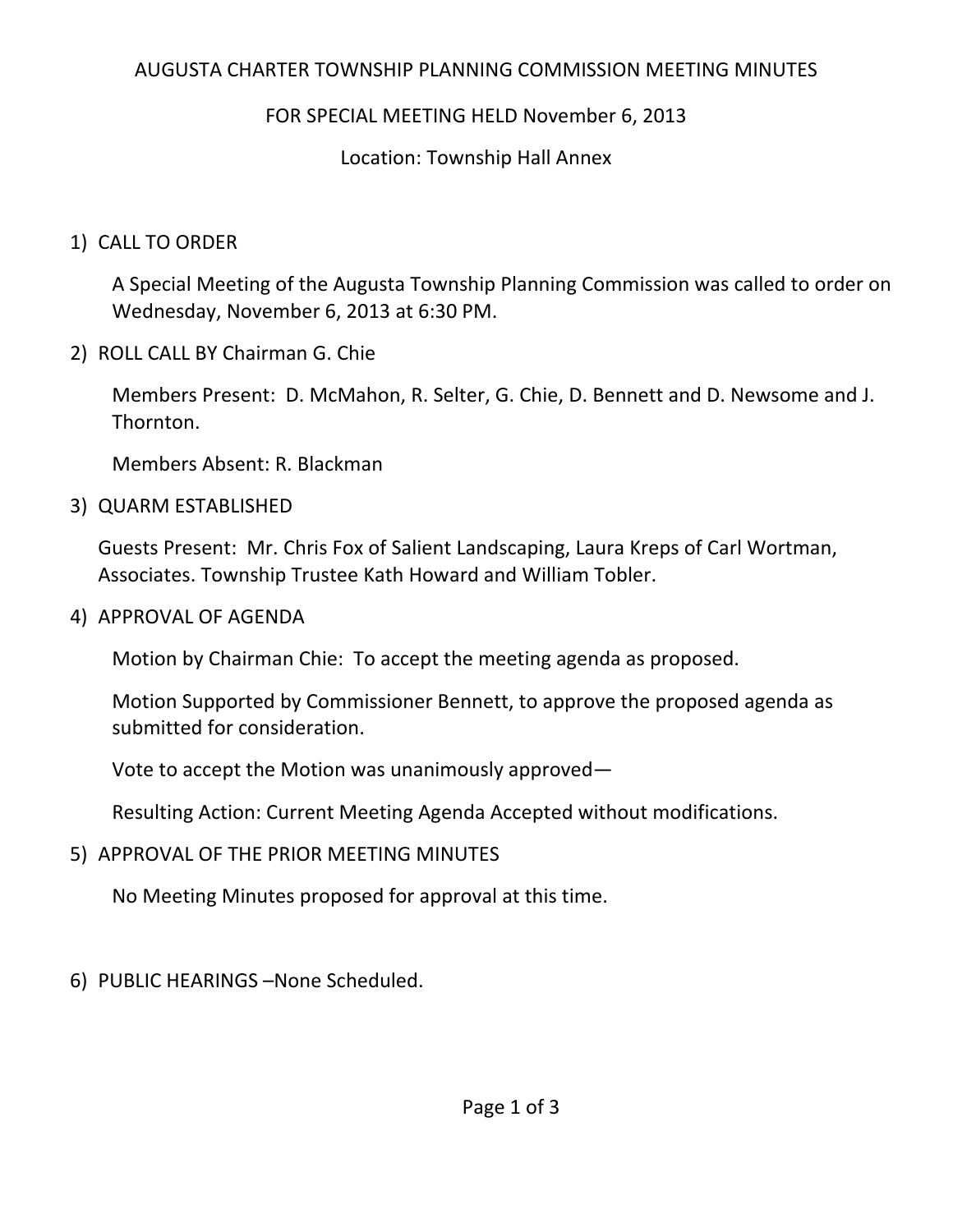# 7) BUSINESS ITEMS:

a. Determination of Similar Use—"Landscape Office/Warehouse" similar to "office Uses" As listed in Section 3.5 K.1 of the Township Master Plan as listed in the LC District under permitted uses.

Discussion opened at 6:33; with Chairman Chie asking Mr. Fox to provide the Planning Commission with the specific attributes of his planned business use of the property in question and as addressed as xxxx Willis Road.

Based upon his description of the business it was established that his proposed business does meet with the current expectations of the Township Master Plan and Zoning Requirements.

- The business is a service business that is meant serve the needs of both the local private and public community as well as the needs of any adjoining municipalities.
- The business has already been in successful operation for several years.
- The business is community and family friendly
- He intends to add additional employees which hopefully will come from the existing community.
- NO Chemicals or Hazardous materials will be stored on site—only vehicles and eventually Landscape materials.
- He intends to utilize Portable Concrete barriers to provide additional security for the property.

Laura Kreps, serving as the Planning Commission's Consultant agreed that the proposed change in current business use does meet the Master Plan's definitions of similar use.

Chairman Chie than Asked for a Motion on wither to accept the proposed business use as a "Similar Use Business. "

A Motion was supported by Commissioner Newsome

The Motion was unanimously approved by a vote of all six commissioners in favor.

Action: The Planning Commission does recommend to the Township Supervisor and Board of Trustees that a "Determination of Similar Land and Business Use" has been determined for the new to move in Business proposed by Mr. Fox.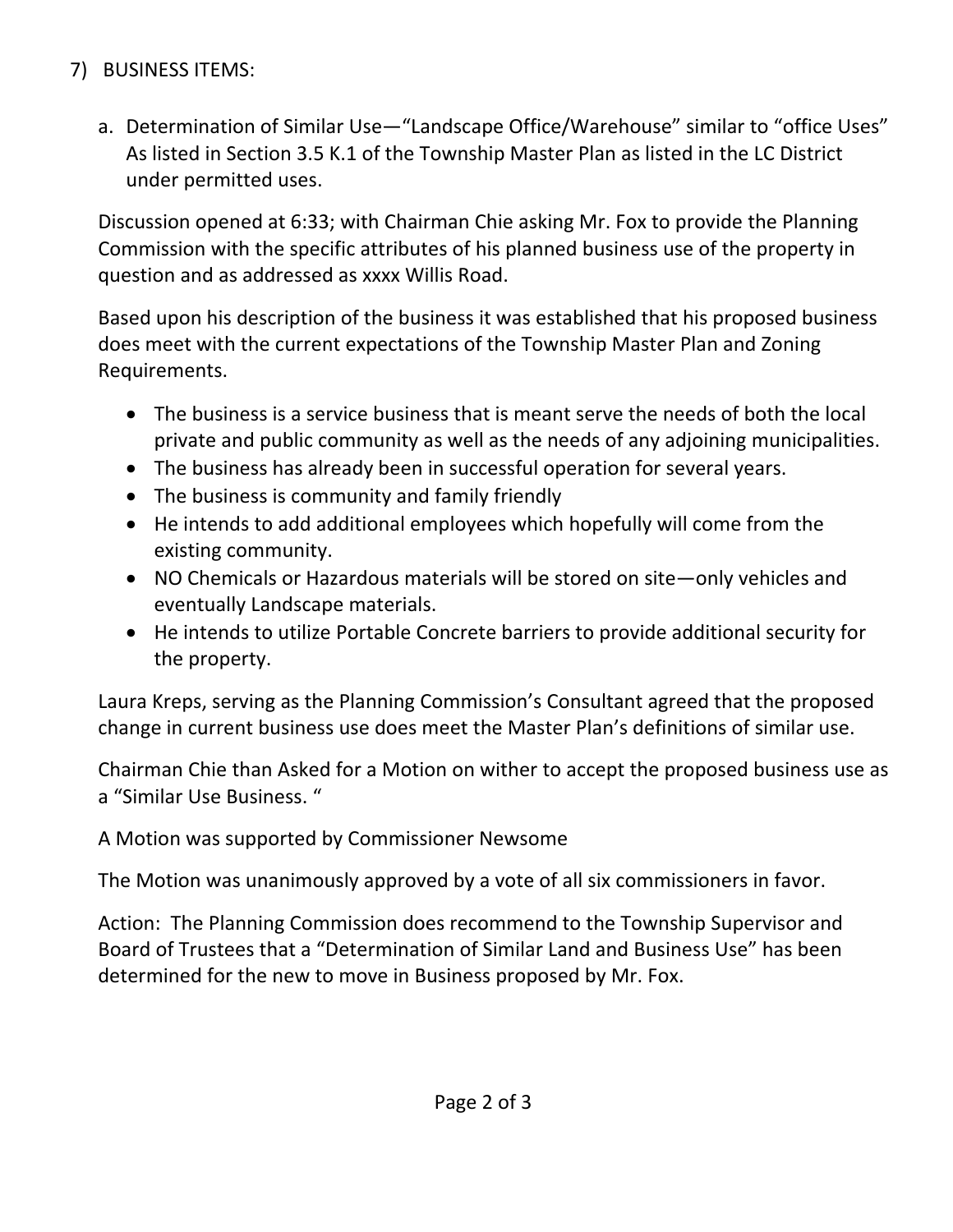#### 8) ADJOURNMENT

Chairman Chie Made a Motion: To Adjourn the meeting.

The motion was unanimously supported by all Commissioners.

Action: Meeting Adjourned at 6:42 pm.

Draft Minutes Prepared by: Planning Commission Secretary David A. McMahon

Submitted Electronically for Filing To Augusta Township Clerk Kathy Giszczak 11/18/2013

David A. McMahon Dated: 11/18/2013